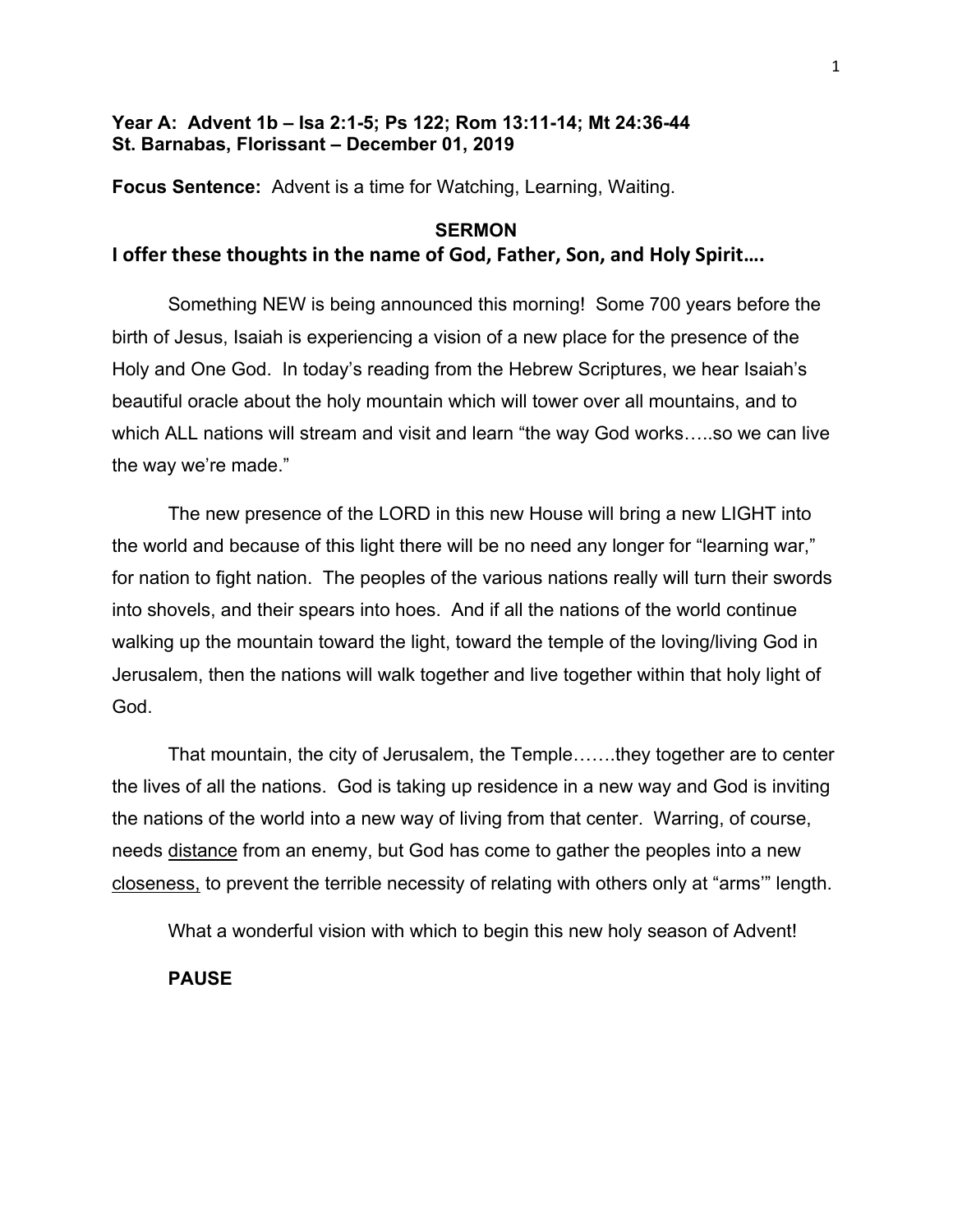This morning's reading from Matthew's Gospel begins with Jesus taking a completely different tack. Jesus is speaking about the downfall of that magnificent temple from Isaiah's vision, the downfall of the holy city of Jerusalem itself. With that unsettling vision in their heads, the Apostles naturally wonder when that terrible event could possibly occur.

The Jerusalem Temple does indeed come crashing down at the hands of the Roman legions around the year 70, some 35 years after Jesus' death and resurrection. And so, in hindsight, it seems that Jesus must have had prophetic insight, or maybe he could simply see which way the political winds were going to blow. But that's not the real issue here.

## **PAUSE**

What Jesus is asking his Apostles to do here is to STAY ALERT rather than simply being prepared because of certain foreknowledge. Jesus is asking his followers to rearrange their thinking so that they'll be more people of FAITH IN JESUS who has come to be the new and personal presence of the Holy and Eternal God in the world.

If the Apostles, and the early Christian community for which Matthew is writing, can trust Jesus as they have always trusted in the permanent presence of the Temple as God's dwelling, then the exact time of the "final" coming of Jesus won't be important.

Jesus uses his listeners' awareness of the Noah story and what was going on during the times leading up to the great flood. As Jesus points out, those people continued living their normal routines, remaining UNAWARE of the call to them until it was too late. And this is a very dramatic picture for Matthew's readers. Jesus really does come, through the pages of the Gospels, to grab the attention of the readers.

#### **PAUSE**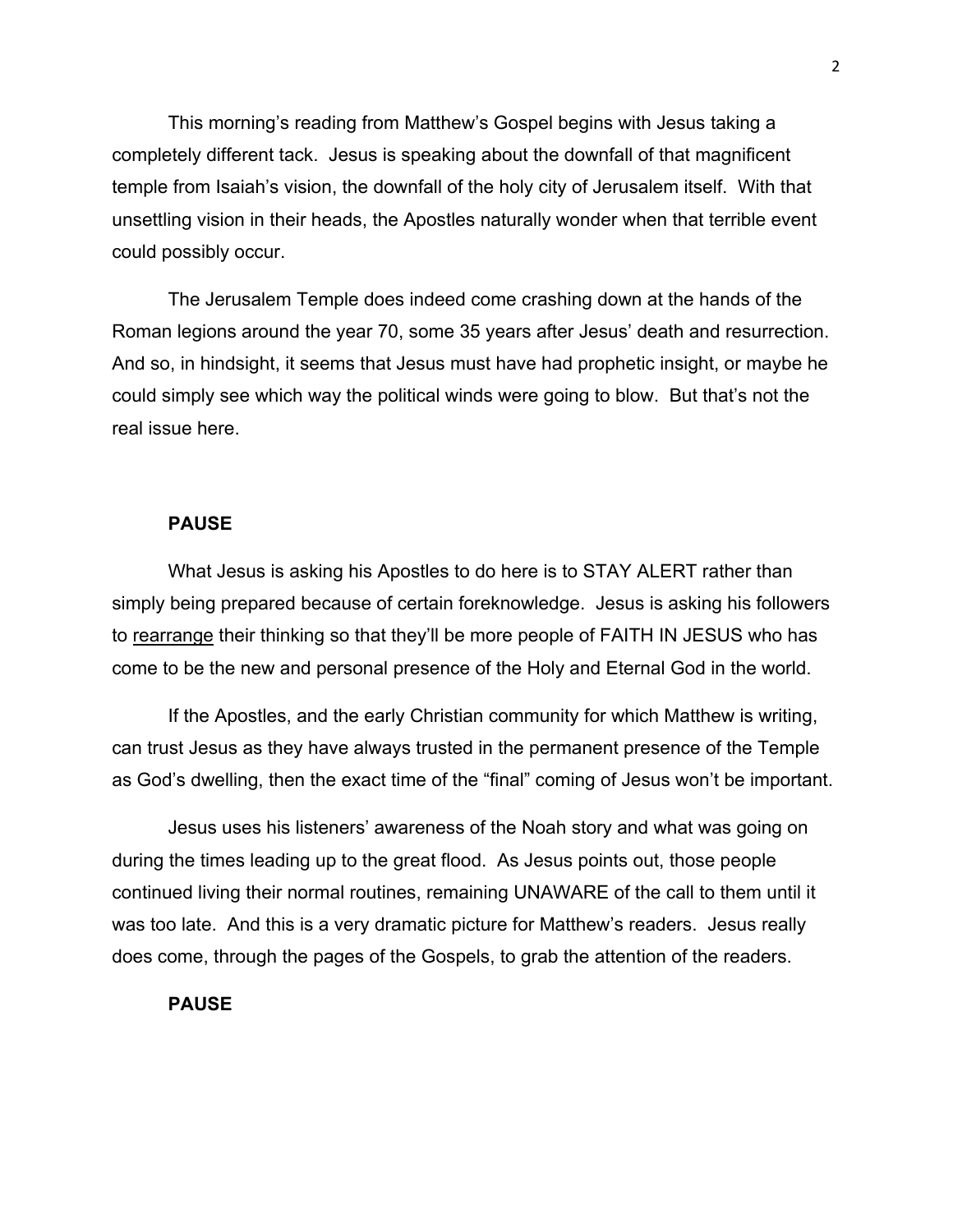This first Sunday of Advent, this first Sunday of a new liturgical year, presents us with readings which ask us to make some "teaching room" in our lives. During my many years of teaching, there was one particular experience which all too frequently occurred, and which never failed to amaze and amuse me.

I would stand before my class and clearly state a time, a date, and/or a place for some upcoming important event. Without fail, and usually within five minutes, questions would come from several students about what time, what day, where, and even *what* exactly will be happening. I'd always taken for granted that my classrooms were occupied by reasonably intelligent young people, but apparently intelligence doesn't equate to being alert, to being attentive, or even to listening.

In any class, such questions would most certainly arise, and then so would my mouth and cheeks in a big, compassionate smile.

#### **PAUSE**

These Apostles of Jesus are just such a "class," and Jesus is stating clearly, and with graphics, that something NEW is at hand. He's also stating that, because it is so new, it can be missed all too easily.

And what is NEW, what is not routine, my sisters and brothers, is also LESS SECURE. What is old and familiar is God's history of lovingly caring for the Jewish *nation*. And what is also old and familiar is the Apostles' knowledge of that history.

What Jesus is asking of the Apostles, and of us, is a more PERSONAL, a more INDIVIDUAL response and relationship………….rather than a collective, national relationship like the Jews had always had with God. Instead of relying on a tribal history, each follower of Jesus is being called upon to learn about trusting their own personal FUTURES.